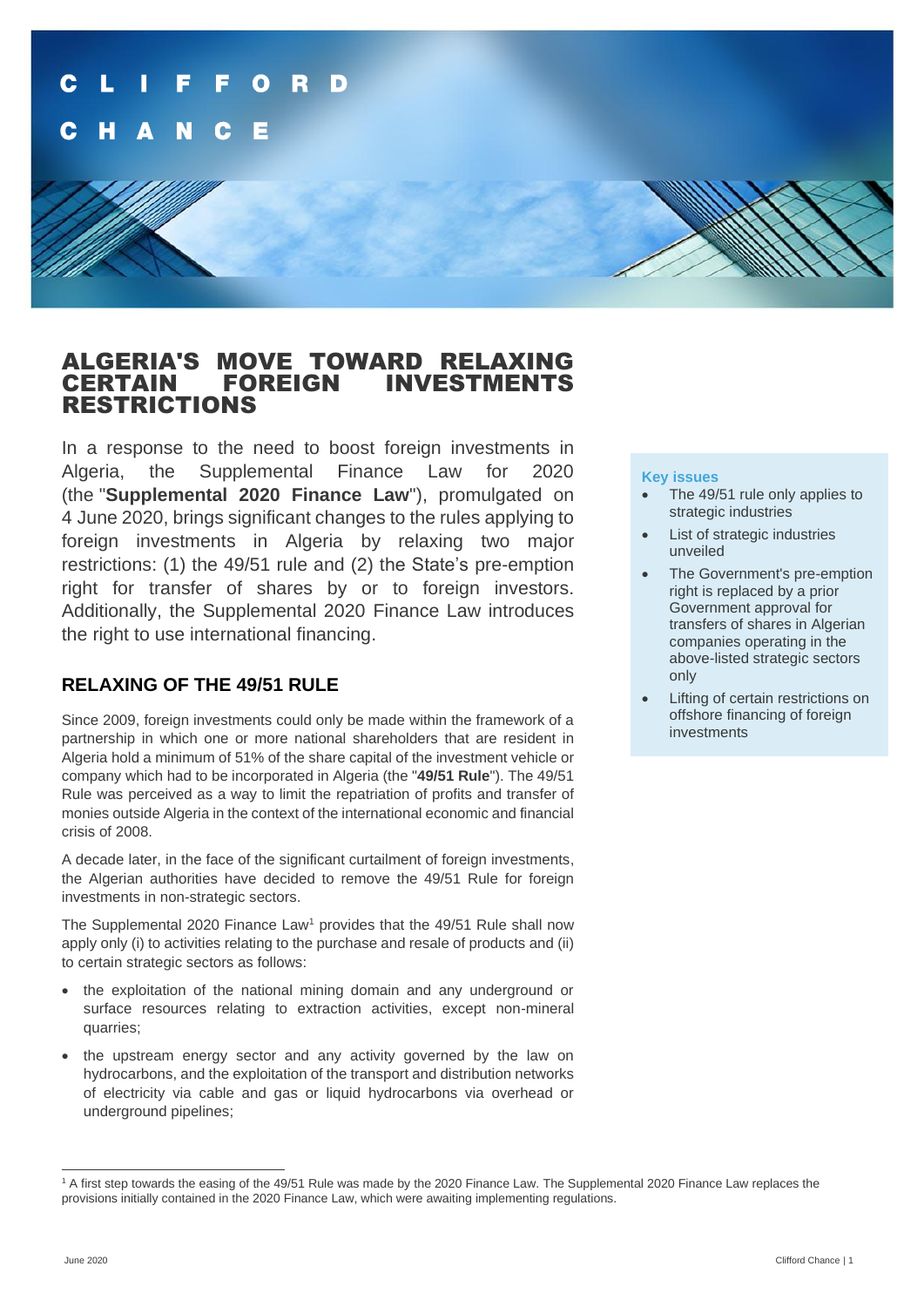# **IFFORD** C H A N C E

- any industries in relation to or tied to military industries under the authority of the Ministry of National Defence;
- railroad lines, ports and airports; and
- the pharmaceutical industries, except for investments related to the manufacturing of innovative essential products, with strong value-added, requiring complex and protected technology and which are destined for the local market and the export.

Importantly, the Supplemental 2020 Finance Law explicitly states that all other sectors are open to foreign investments without any obligation to partner with a national shareholder.

Further implementing regulations are expected to clarify the precise scope of the strategic sectors listed above.

## **REMOVAL OF THE STATE PRE-EMPTION RIGHT**

Since 2009, the State and State-owned enterprises (*entreprises publiques économique*s) benefited from a pre-emption right with respect to all transfers of shares made by and/or to foreign shareholders. A decree was expected to implement this provision. However, such decree was never published, leaving an uncertain framework governing exit strategies, which discouraged many foreign investors from entering the Algerian market.

The Supplemental 2020 Finance Law replaces such pre-emption right by a prior approval from the Algerian Government on any transfer, by foreign entities to other foreign entities, of shares of an Algerian company if such Algerian company is operating in a strategic sector listed above. Implementing regulations are awaited to set out the modalities of this prior approval.

As a result of these measures, foreign investors are now free to transfer their shares in Algerian companies that do not operate in a strategic sector.<sup>2</sup>

## **OPENING OF FOREIGN FINANCINGS**

Until the Supplemental 2020 Finance Law, only domestic financing was permitted, except in some particular cases. As a result of such requirement and given liquidity shortages on the local market, structuring financings for projects and other types of investments in Algeria was difficult.

The 2020 Finance Law, adopted on 11 December 2020, authorises the financing by international development finance institutions of strategic projects deemed to be key to the national economy, subject to a prior review by the relevant authorities. The modalities of this provision are to be further detailed in implementing regulations.

Additionally, the Supplemental 2020 Finance Law has also introduced the right for foreign investors to finance their investments in Algeria with facilities provided by foreign lenders.

<sup>2</sup> Foreign exchange control rules shall however continue to apply.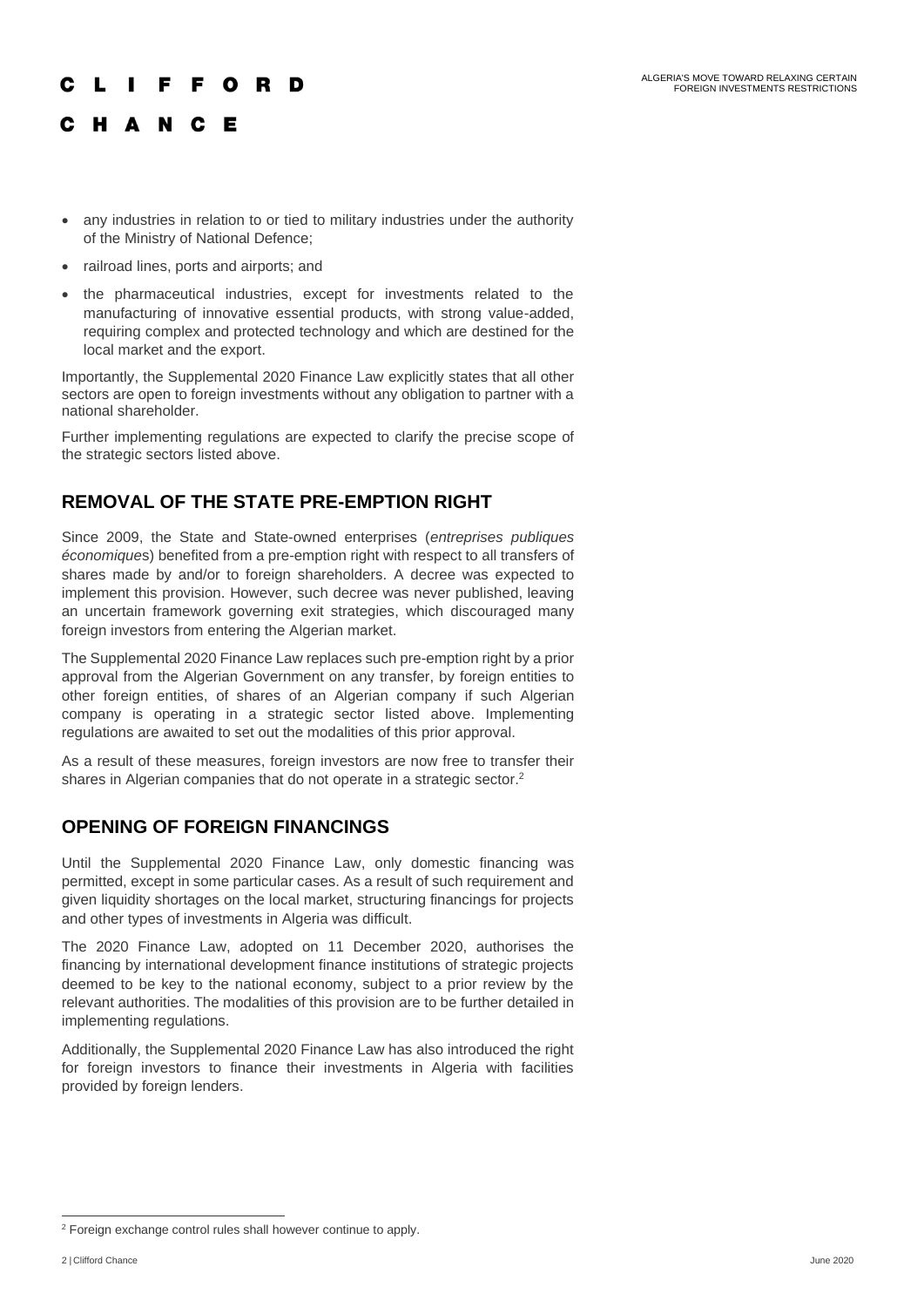# **CLIFFORD**

## C H A N C E

## **GOING FORWARD**

Overall, the 2020 Finance Law and the Supplemental 2020 Finance Law make significant headway toward encouraging foreign investment in Algeria. Boosting foreign investments, particularly in the current uncertain economic environment, is a major concern for Algeria.

It is however essential that the Government effectively implement this new foreign investment regime by swiftly publishing all necessary implementing regulations so as to ensure that the provisions of the 2020 Finance Law and the Supplemental 2020 Finance Law become fully effective.